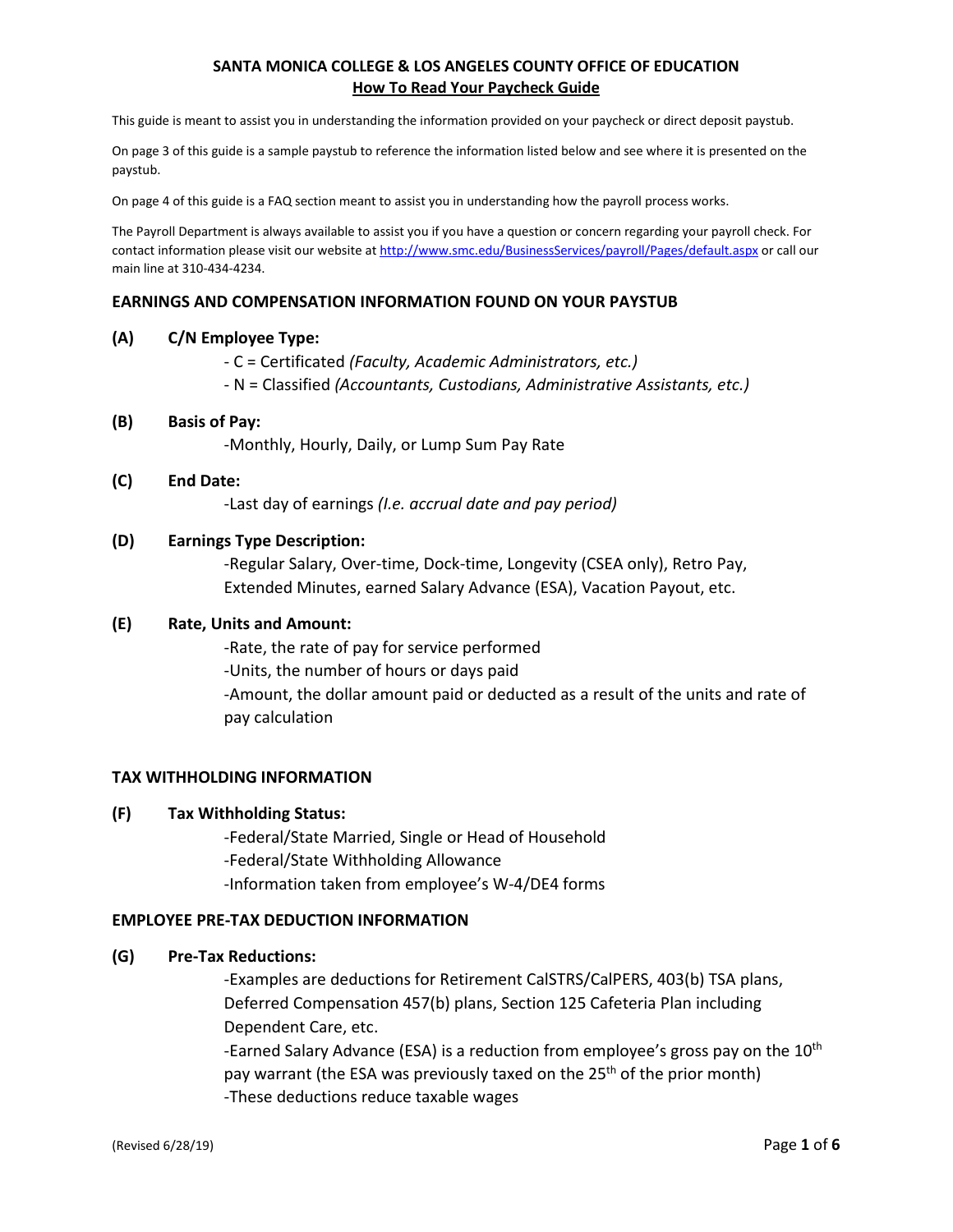## **EMPLOYEE AFTER-TAX DEDUCTION INFORMATION**

## **(H) Payroll Tax Deductions:**

-Statutory payroll tax deduction are Federal/State Withholdings, Social Security and Medicare -Federal Withholding Taxes are based on the employee's W-4 form and the IRS Withholding Tax Tables (Circular E/Publication 15) -State Withholding Taxes are based on the employee's W-4/DE-4 form and the State of California Employment Development Department withholding tax tables (Publication DE44) -These deductions do not reduce taxable wages

# **(I) Other Deduction:**

-These deductions are taken after all applicable taxes and mandatory deductions have been withheld

-Example deductions are Union Dues, Credit Unions, Voluntary Insurance Premiums, Wage Levies and Garnishment, etc.

- These deductions do not reduce taxable wages

# **EMPLOYEE YEAR-TO-DATE TAXABLE BALANCE INFORMATION**

## **(J) Taxable Year-to-Date Balance**

-This area shows the employee's calendar year-to-date gross and taxable earnings totals

## **EMPLOYER CONTRIBUTION INFORMATION**

## **(K) Office Contribution**

-These contributions are employer paid fringe benefits -Example contributions are CalSTRS/CalPERS Pension plans, Social Security and Medicare, State Unemployment Insurance (SUI), Workers' Compensation, Other Post-Employment Benefits (OPEB), Life Insurance, etc.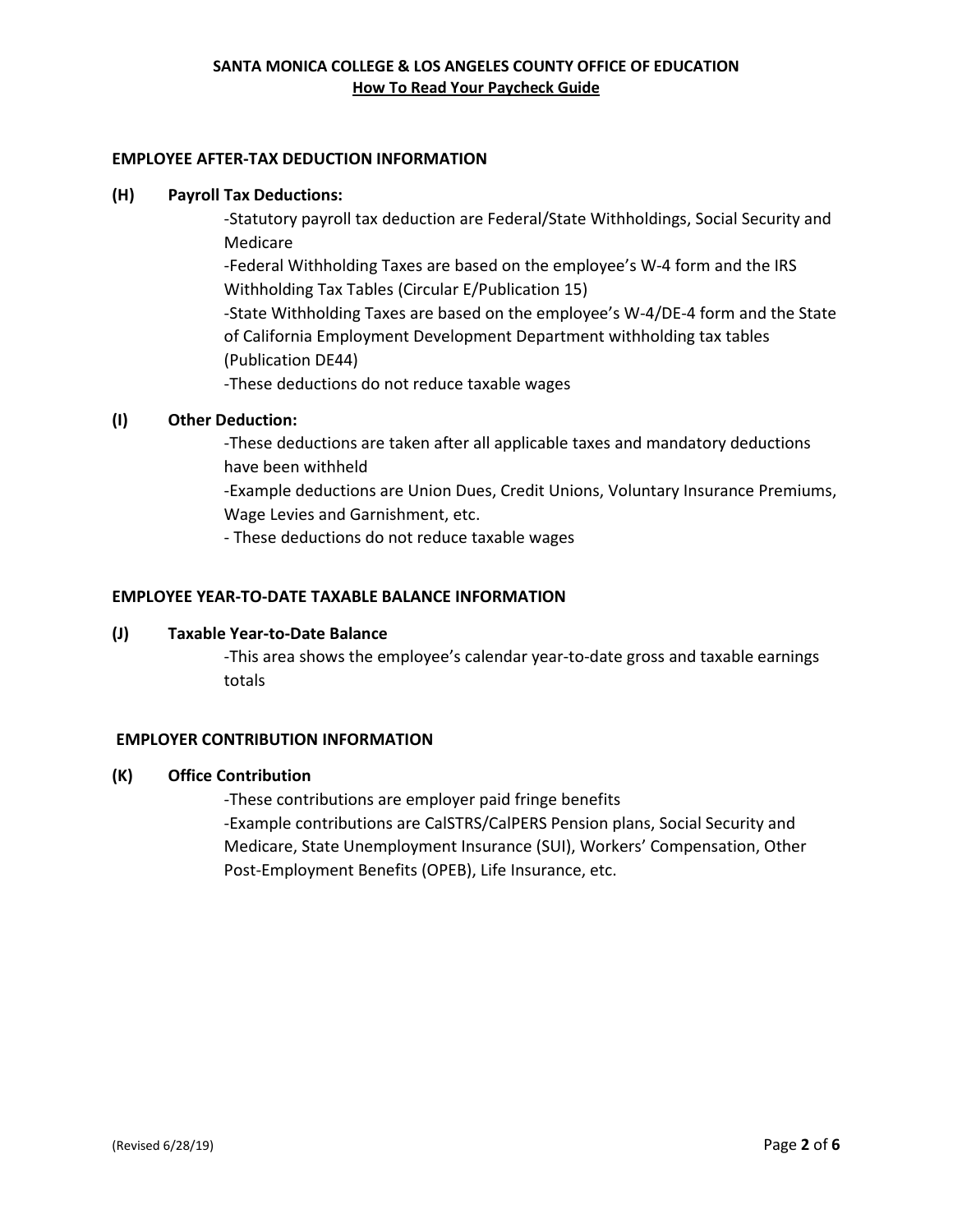

(Revised 6/28/19) Page **3** of **6**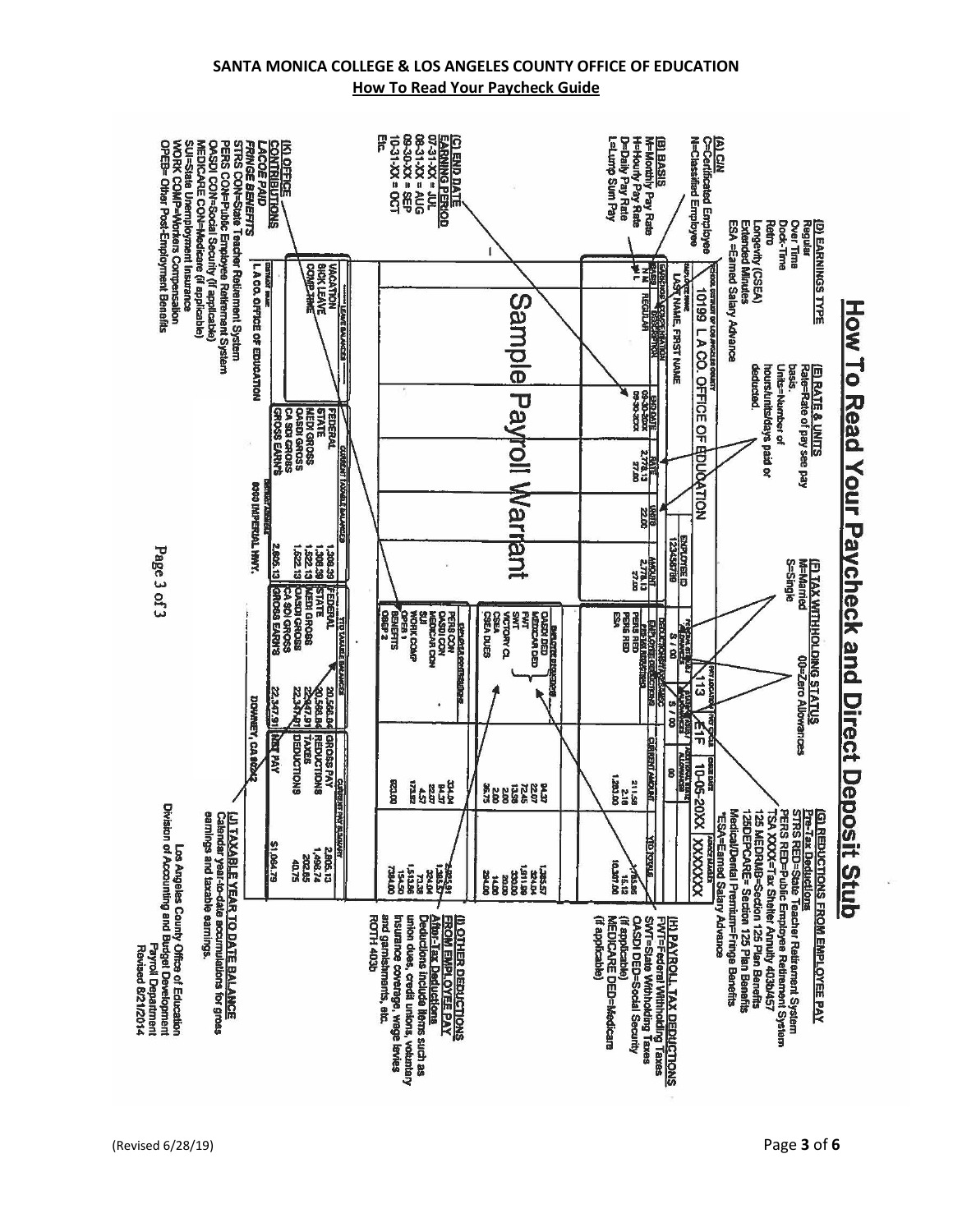## **FAQ: HOW IS PAYROLL FOR A CLASSIFIED MONTHLY EMPLOYEE PROCESSED?**

The following is a general explanation of how the 25th Earned Salary Advance (ESA) and the 10<sup>th</sup> Regular Salary Payroll is processed for a Santa Monica College classified monthly salary employee with a basic payroll situation.

# **1. When do Classified Monthly Employees get paid for the current "pay period" cycle?**

As a monthly employee, your earnings pay period begins on the  $1<sup>st</sup>$  and ends on the last day of the month (i.e. 1/1/19 - 1/31/19)

Your monthly salary for this pay period is paid to you on the  $10<sup>th</sup>$  of the following month (i.e. Pay period of 1/1/19 - 1/31/19 is paid on 2/10/19. Additionally, you have the benefit of receiving a portion of your salary as an Earned Salary Advance (ESA) on the 25<sup>th</sup> of the current pay period, (i.e.  $1/25/19$ , which will be deducted from your pay period on the  $10<sup>th</sup>$  (i.e.  $2/10/19$ )

# **2. What is an Earned Salary Advance?**

A portion of your monthly salary is advanced to you on the  $25<sup>th</sup>$  of the month as an Earned Salary Advance (ESA). It is only a partial "advance" of your monthly salary. For example, the ESA on 1/25/19 is an advance of your monthly salary which is due to you on 2/10/19 (for the pay period of 1/1/19 - 1/31/19)

# **3. Who receives and Earned Salary Advance?**

Regular monthly classified employees will receive an Earned Salary Advance (ESA). The ESA is intended for employees that are scheduled to work the full month.

Employees out on the industrial injury and/or receiving Workers' Compensation may not be eligible for the ESA. Also, some employees may not receive an ESA due to their hire date or separation date.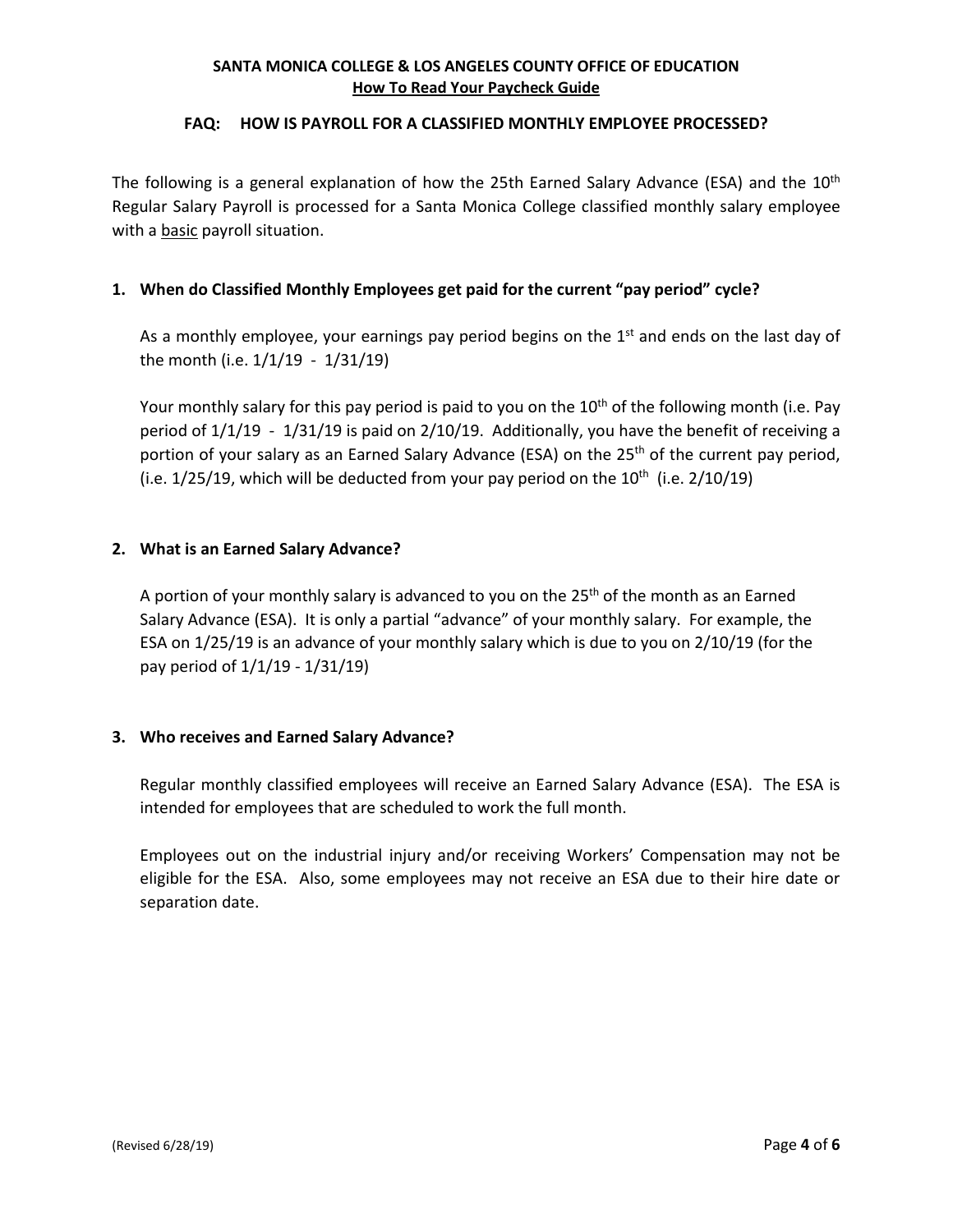# **4. How is my 25th ESA gross and net calculated?**

The payroll system calculates the Earned Salary Advance (ESA) by taking your monthly salary, then subtracting any pre-tax reductions scheduled to be taken from your monthly salary, and it divides the result in half to come up with the ESA amount.

# **Sample of Monthly Salary Employee working January 2019, whose gross monthly salary is \$5,000**

Monthly Salary \$5,000 - \$400 STRS/PERS - \$400 TSA - \$200 Medical Insurance Premium =  $$4,000$  divided by 2 =  $$2,000$  ESA gross

The ESA gross amount, less taxes, will equal your net pay issued on the 25<sup>th</sup> of the month. The 25<sup>th</sup> ESA gross \$2,000 - \$400 Federal/State Tax - \$153 OASDI/Medicare = \$1,447 net pay

# **Calculation Earned Salary Advance (ESA) Pay, January 25, 2019 (Earnings Pay Period 1/1/2019 - 1/31/2019)**

| <b>Monthly Salary</b>                                  | \$5,000.00 |
|--------------------------------------------------------|------------|
| Scheduled Pre-Tax reductions for February 10, 2019:    |            |
| <b>STRS/PERS Retirement</b>                            | $-5400.00$ |
| <b>Tax Shelter Annuity</b>                             | $-$400.00$ |
| Medical/Dental Insurance Premium                       | $-5200.00$ |
| *Projected Gross Salary                                | \$4,000.00 |
|                                                        |            |
| ESA Gross Pay (*Projected Gross Salary divide by two)  | \$2,000.00 |
| Less Taxes (Federal, State, Social Security, Medicare) | $-5553.00$ |
| ESA Net Pay January 25, 2019                           | \$1,447.00 |